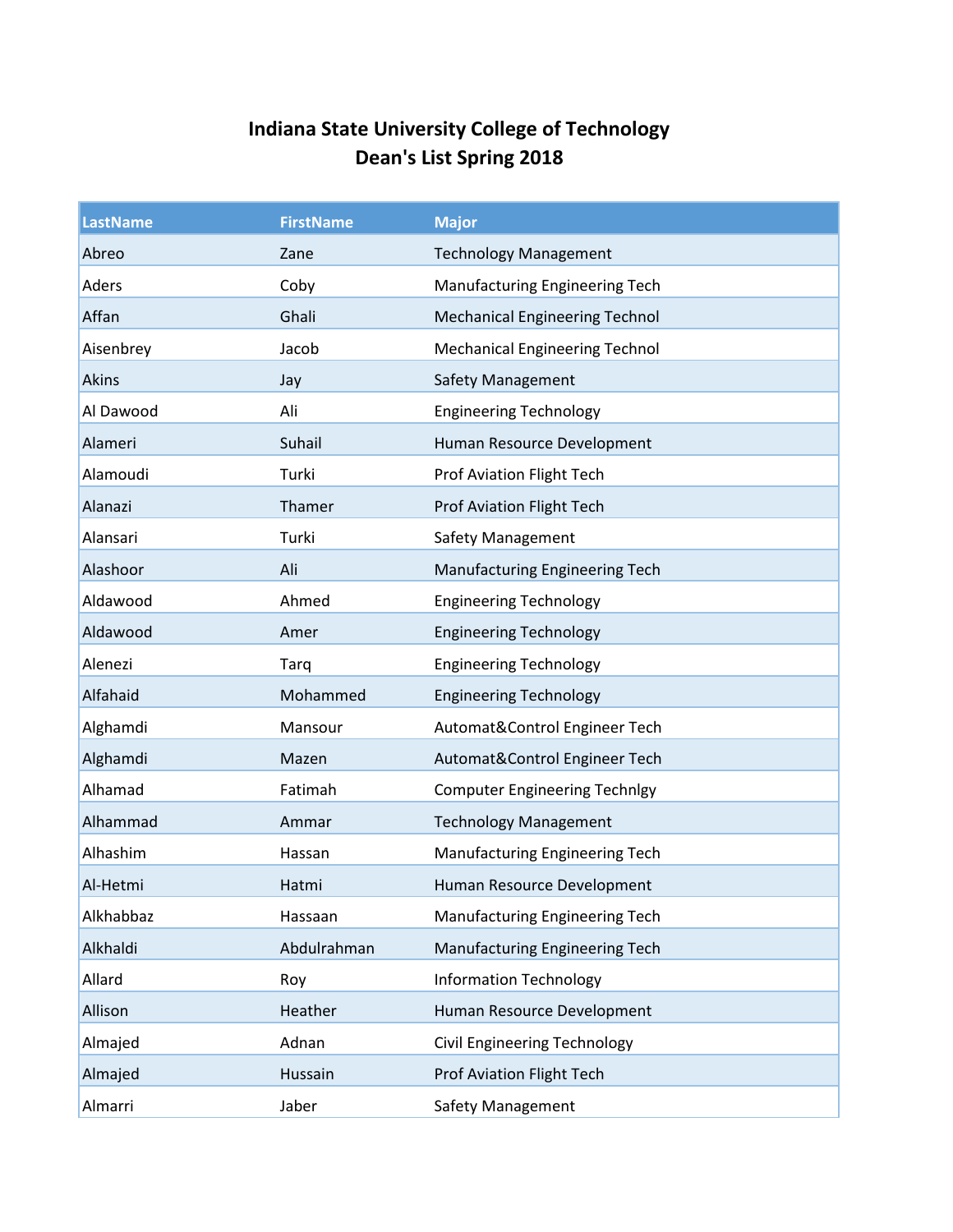| Almarri          | Saeed               | <b>Safety Management</b>              |
|------------------|---------------------|---------------------------------------|
| Almutawa         | Haidar              | <b>Electronics Engineering Tech</b>   |
| Alnaser          | Ali                 | <b>Manufacturing Engineering Tech</b> |
| Alnasser         | Hassan              | Civil Engineering Technology          |
| Alnefaie         | Faisal              | <b>Engineering Technology</b>         |
| Alotaibi         | <b>Bader</b>        | <b>Engineering Technology</b>         |
| Alqahtani        | Abdullah            | <b>Information Technology</b>         |
| Alqatary         | Mohammed            | Safety Management                     |
| Al-Rawas         | Aminah              | <b>Prof Aviation Flight Tech</b>      |
| Al-Rawas         | Hisham              | <b>Civil Engineering Technology</b>   |
| Alshahrani       | Jehad               | Automat&Control Engineer Tech         |
| Alshammari       | Saad                | <b>Engineering Technology</b>         |
| Alsharari        | Alwaleed            | <b>Construction Management</b>        |
| Alsunayni        | Hassan              | <b>Mechanical Engineering Technol</b> |
| Alvey            | Jake                | <b>Construction Management</b>        |
| Alyami           | Hamad               | <b>Construction Management</b>        |
| Alzahrani        | Mazen               | <b>Computer Engineering Technlgy</b>  |
| Angulo           | Ashley              | <b>Mechanical Engineering Technol</b> |
| Arnold           | EII                 | <b>Unmanned Systems</b>               |
| <b>Atkins</b>    | Dakota              | <b>Construction Management</b>        |
| Baeshen          | <b>Furas</b>        | <b>Mechanical Engineering Technol</b> |
| <b>Bailey</b>    |                     | <b>Safety Management</b>              |
| <b>Baillieul</b> | Gregory<br>Charlene |                                       |
|                  |                     | Human Resource Development            |
| <b>Bame</b>      | <b>Nicholas</b>     | Engineering                           |
| <b>Barbee</b>    | Alexis              | Human Resource Development            |
| Barnard          | Austin              | <b>Mechanical Engineering Technol</b> |
| Bassemier        | Samuel              | <b>Aviation Management</b>            |
| <b>Basso</b>     | <b>Brandon</b>      | <b>Mechanical Engineering Technol</b> |
| <b>Baten</b>     | Kendall             | Automotive Engineering Tech           |
| Baumgartner      | Eric                | <b>Prof Aviation Flight Tech</b>      |
| <b>Bays</b>      | Zachary             | Human Resource Development            |
| <b>Belich</b>    | Abigail             | Human Resource Development            |
| <b>Bemish</b>    | Alina               | <b>Aviation Management</b>            |
| Bender           | Olivia              | Textiles, Apparel & Merchandising     |
| Benjamin         | Austin              | Automat&Control Engineer Tech         |
| Benson           | Megan               | Human Resource Development            |
| Bequette         | Benjamin            | <b>Computer Engineering Technlgy</b>  |
| Bergwitz         | <b>Brooke</b>       | Human Resource Development            |
| <b>Bish</b>      | Stephen             | <b>Construction Management</b>        |
| Blankenship      | Zachary             | <b>Aviation Management</b>            |
| <b>Boger</b>     | <b>Brian</b>        | <b>Construction Management</b>        |
| Bolinger         | Kyle                | <b>Computer Engineering Technlgy</b>  |
| <b>Brady</b>     | Samantha            | <b>Aviation Management</b>            |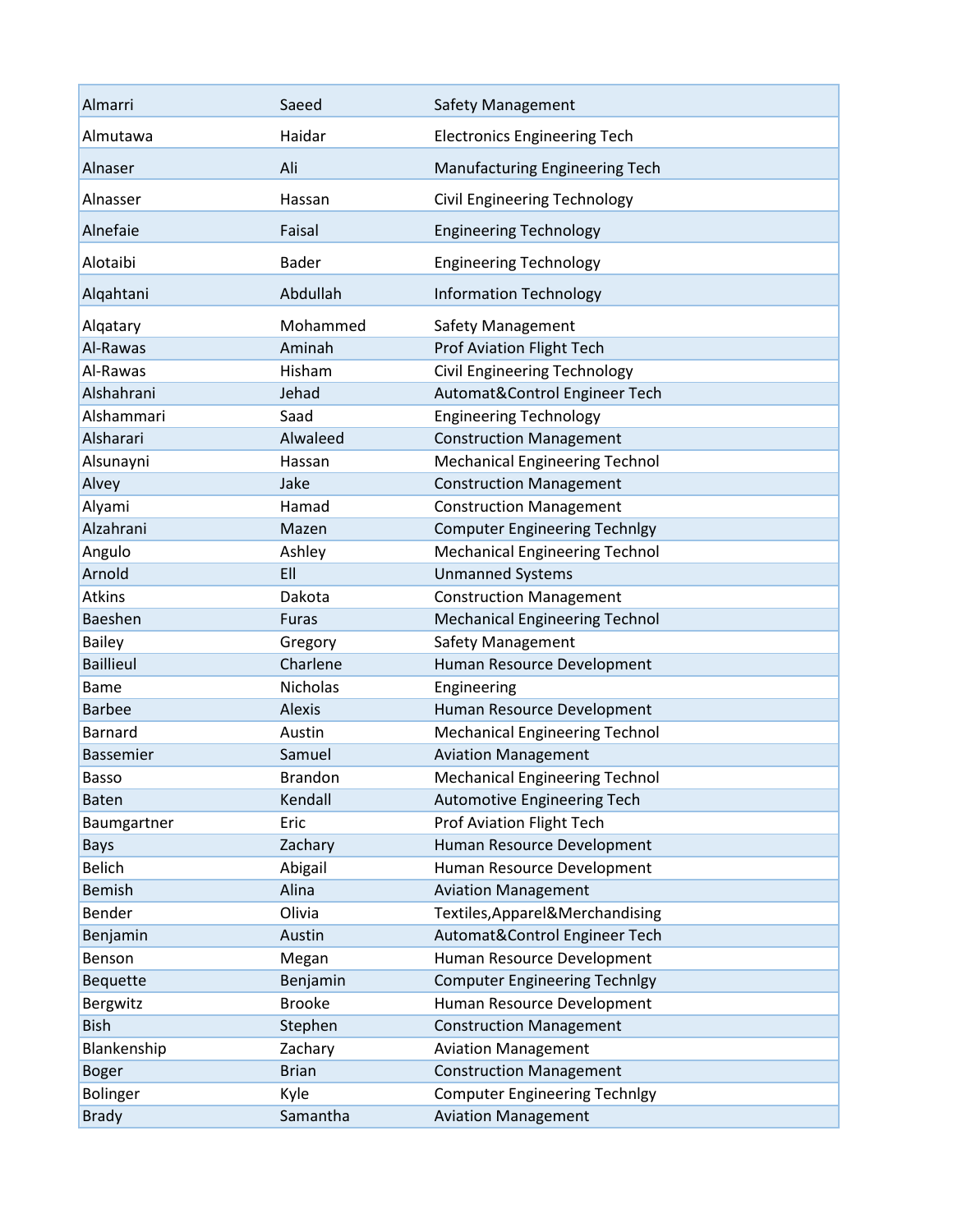| <b>Bredow</b>    | Christopher     | <b>Prof Aviation Flight Tech</b>      |
|------------------|-----------------|---------------------------------------|
| <b>Brewer</b>    | Jonathon        | <b>Construction Management</b>        |
| <b>Brown</b>     | Delaney         | Architectural Engineering Tech        |
| <b>Brown</b>     | Dylan           | <b>Information Technology</b>         |
| <b>Brown</b>     | Whitney         | Interior Architecture Design          |
| <b>Brummett</b>  | Robert          | <b>Mechanical Engineering Technol</b> |
| <b>Brushaber</b> | Joshua          | <b>Aviation Management</b>            |
| <b>Bryan</b>     | Douglas         | <b>Information Technology</b>         |
| Bumgardner       | <b>Braden</b>   | <b>Aviation Management</b>            |
| <b>Burge</b>     | Lucas           | <b>Construction Management</b>        |
| <b>Burger</b>    | Maryalyce       | Interior Architecture Design          |
| <b>Burke</b>     | <b>Myles</b>    | <b>Aviation Management</b>            |
| <b>Burkett</b>   | Adam            | <b>Information Technology</b>         |
| <b>Burton</b>    | Clayton         | <b>Computer Engineering Technlgy</b>  |
| Cain             | Shaylen         | Human Resource Development            |
| Call             | Samantha        | Human Resource Development            |
| Campbell         | Cierra          | Textiles, Apparel & Merchandising     |
| Candelario       | Estela          | <b>Construction Management</b>        |
| Carman           | Alicia          | <b>Construction Management</b>        |
| Casey            | Jack            | Packaging Engineering Tech            |
| Casey            | <b>Nicholas</b> | Packaging Engineering Tech            |
| Castellano       | Collin          | <b>Information Technology</b>         |
| Castro           | Austin          | <b>Computer Engineering Technlgy</b>  |
| Castro           | Wilfredo        | <b>Aviation Management</b>            |
| Cates            | Michael         | <b>Information Technology</b>         |
| Chambers         | Darci           | Interior Architecture Design          |
| Clem             | Dylan           | <b>Information Technology</b>         |
| Collier          | Mitchell        | <b>Information Technology</b>         |
| Colon            | Jacob           | Human Resource Development            |
| Coryea           | Jacob           | Safety Management                     |
| Cox              | Darren          | <b>Electronics Engineering Tech</b>   |
| Cox              | Jared           | <b>Mechanical Engineering Technol</b> |
| Cox              | McKayla         | Human Resource Development            |
| Cox              | Noah            | Architectural Engineering Tech        |
| Crawford         | <b>Brandon</b>  | <b>Construction Management</b>        |
| Crispin          | Cole            | <b>Computer Engineering Technlgy</b>  |
| Cui              | Kaiming         | <b>Computer Engineering Technlgy</b>  |
| Curley           | Michael         | Human Resource Development            |
| Daly             | Gregory         | <b>Unmanned Systems</b>               |
| Damon            | Kristopher      | <b>Mechanical Engineering Technol</b> |
| Davenport        | Maggie          | Human Resource Development            |
| <b>Dawkins</b>   | <b>Brendan</b>  | <b>Unmanned Systems</b>               |
| Dawson           | Sean            | Prof Aviation Flight Tech             |
| Denison          | Daniel          | <b>Prof Aviation Flight Tech</b>      |
| Denoyer          | Alexandria      | Packaging Engineering Tech            |
| DiCampli         | Thomas          | <b>Adult &amp; Career Education</b>   |
| Dickhut          | Kurt            | <b>Unmanned Systems</b>               |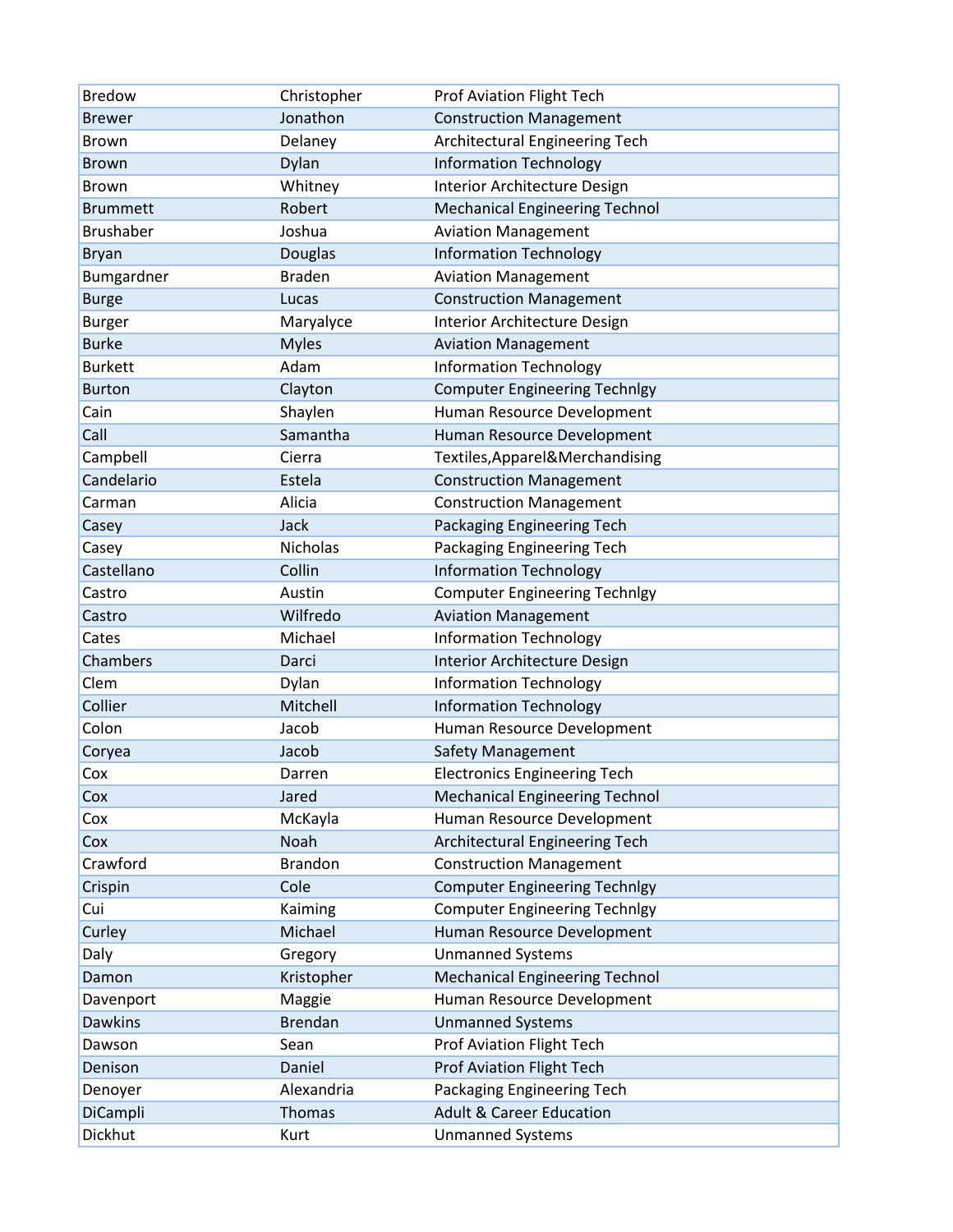| Diemer          | Evan           | Safety Management                     |
|-----------------|----------------|---------------------------------------|
| Dodd            | Jonathan       | Civil Engineering Technology          |
| Dover           | Chase          | <b>Information Technology</b>         |
| <b>Driggers</b> | Melinda        | <b>Adult &amp; Career Education</b>   |
| Dunham          | Kiefer         | <b>Mechanical Engineering Technol</b> |
| Dunning         | Auhsha         | Human Resource Development            |
| <b>Eckert</b>   | <b>Travis</b>  | <b>Unmanned Systems</b>               |
| Ehrlich         | McKenzie       | Human Resource Development            |
| Eichberger      | Lauren         | Interior Architecture Design          |
| Ellsworth       | Amanda         | <b>Construction Management</b>        |
| Elmore          | Evan           | <b>Prof Aviation Flight Tech</b>      |
| Evitts          | John           | <b>Electronics Engineering Tech</b>   |
| Falkner         | Zachary        | <b>Construction Management</b>        |
| Farnsworth      | Jackson        | <b>Construction Management</b>        |
| Fehr            | Cole           | <b>Aviation Management</b>            |
| Fekadu          | Firaol         | <b>Civil Engineering Technology</b>   |
| Felemban        | Abdulmajeed    | <b>Mechanical Engineering Technol</b> |
| Fernandez       | Alondra        | <b>Aviation Management</b>            |
| Ferrell         | Wesley         | <b>Construction Management</b>        |
| Figueroa        | Jennifer       | Textiles, Apparel & Merchandising     |
| Fisher          | Samantha       | Interior Architecture Design          |
| Fitzgerald      | Tiara          | <b>Adult &amp; Career Education</b>   |
| Fleck           | Gabriel        | <b>Unmanned Systems</b>               |
| Fleig           | Nathaniel      | Civil Engineering Technology          |
| Flynn           | Kevin          | Packaging Engineering Tech            |
| Foley           | Kelli          | Human Resource Development            |
| Frame           | Jason          | <b>Unmanned Systems</b>               |
| Fulford         | Christopher    | <b>Mechanical Engineering Technol</b> |
| Gabrel          | Heather        | <b>Prof Aviation Flight Tech</b>      |
| Galindez        | Derrick        | <b>Mechanical Engineering Technol</b> |
| Gardin          | Erik           | <b>Construction Management</b>        |
| Garris          | Noah           | <b>Unmanned Systems</b>               |
| Gates           | Haley          | <b>Mechanical Engineering Technol</b> |
| Gaydusek        | Mackenzie      | Textiles, Apparel & Merchandising     |
| Gearhart        | Andrew         | <b>Information Technology</b>         |
| Geller          | Nathaniel      | <b>Computer Engineering Technlgy</b>  |
| Giocolo         | Michael        | <b>Civil Engineering Technology</b>   |
| Glean           | Sharnell       | <b>Construction Management</b>        |
| Goke            | Aaron          | <b>Aviation Management</b>            |
| Goodman         | <b>Brian</b>   | Prof Aviation Flight Tech             |
| Goodman         | <b>Delbert</b> | <b>Construction Management</b>        |
| Goodman         | Jonathan       | <b>Electronics Engineering Tech</b>   |
| Gossett         | Benjamin       | <b>Mechanical Engineering Technol</b> |
| Graham          | Walter         | <b>Engineering Technology</b>         |
| Graves          | Taylor         | <b>Information Technology</b>         |
| Gray            | Tamir          | Prof Aviation Flight Tech             |
| Gray            | <b>Troy</b>    | <b>Construction Management</b>        |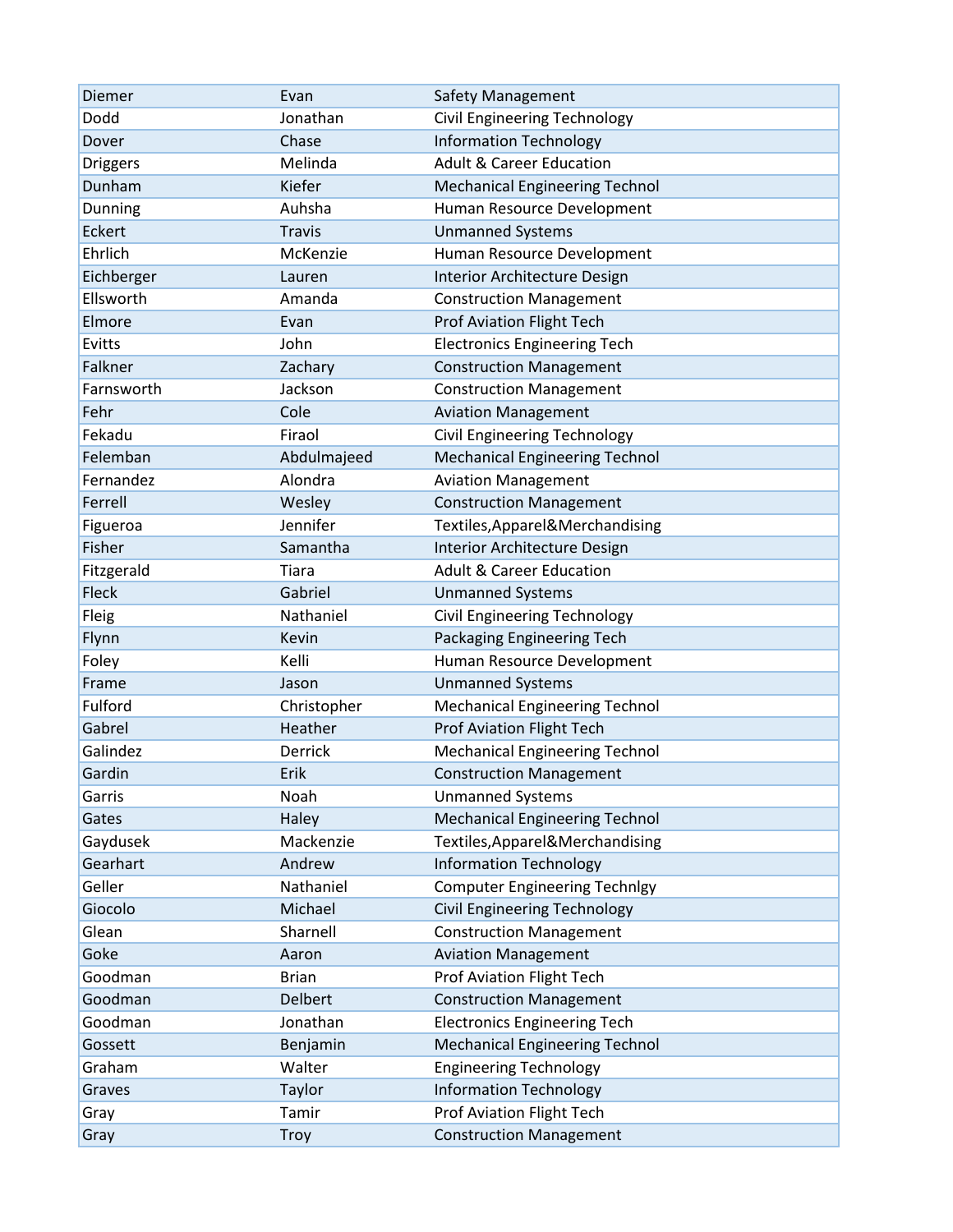| Grayless      | Collin          | Prof Aviation Flight Tech             |
|---------------|-----------------|---------------------------------------|
| Graziano      | Samantha        | Interior Architecture Design          |
| Greene        | Logan           | <b>Aviation Management</b>            |
| Greiwe        | <b>Brock</b>    | <b>Mechanical Engineering Technol</b> |
| Grewal        | Jagraj Singh    | <b>Information Technology</b>         |
| Grothaus      | Alyssa          | <b>Aviation Management</b>            |
| Guth          | Nathan          | <b>Safety Management</b>              |
| Hall          | Zachary         | <b>Aviation Management</b>            |
| Hanson        | Ivy             | <b>Information Technology</b>         |
| Harbaum       | Chelsea         | <b>Prof Aviation Flight Tech</b>      |
| Hargens       | Sierra          | <b>Mechanical Engineering Technol</b> |
| Harlan        | Christopher     | <b>Unmanned Systems</b>               |
| Harmon        | Jacob           | <b>Mechanical Engineering Technol</b> |
| <b>Harris</b> | Sean            | <b>Prof Aviation Flight Tech</b>      |
| Harrod        | Spencer         | <b>Computer Engineering Technlgy</b>  |
| Hartzler      | Jonathan        | <b>Mechanical Engineering Technol</b> |
| Hauger        | Kevin           | <b>Information Technology</b>         |
| Haywood       | <b>Nicholas</b> | Human Resource Development            |
| Haywood       | Sarah           | Human Resource Development            |
| Heidbreder    | Heather         | Architectural Engineering Tech        |
| Heidenreich   | Douglas         | <b>Unmanned Systems</b>               |
| Henderson     | <b>Drew</b>     | Automotive Engineering Tech           |
| Hill          | Margaret        | <b>Mechanical Engineering Technol</b> |
| Hilton        | Haley           | <b>Mechanical Engineering Technol</b> |
| Hoff          | Adam            | <b>Aviation Management</b>            |
| Hogan         | Nicky           | <b>Construction Management</b>        |
| Hooks         | Madeline        | Prof Aviation Flight Tech             |
| Hooper        | Colton          | <b>Prof Aviation Flight Tech</b>      |
| Hopper        | Justin          | <b>Aviation Management</b>            |
| Hosticka      | Grant           | <b>Unmanned Systems</b>               |
| Howe          | Olivia          | <b>Construction Management</b>        |
| Hudson        | Kayla           | Human Resource Development            |
| Hughes        | Prince          | <b>Mechanical Engineering Technol</b> |
| Hunter        | Douglas         | <b>Adult &amp; Career Education</b>   |
| Ibrahim       | Antony          | <b>Mechanical Engineering Technol</b> |
| Ingalsbe      | Ashton          | Human Resource Development            |
| Irving        | David           | <b>Construction Management</b>        |
| Jacobs        | Kendall         | <b>Construction Management</b>        |
| Jacobs        | Madison         | Interior Architecture Design          |
| Jacobs        | Tristan         | <b>Aviation Management</b>            |
| James         | Morgan          | Human Resource Development            |
| Jefson        | Lyle            | <b>Prof Aviation Flight Tech</b>      |
| Jiles Jr.     | Michael         | <b>Computer Engineering Technlgy</b>  |
| Jobbe         | Nicholas        | <b>Prof Aviation Flight Tech</b>      |
| Joh           | Yoon Soo        | <b>Aviation Management</b>            |
| Joice         | Mollie          | <b>Interior Architecture Design</b>   |
| Jones         | Allison         | Automat&Control Engineer Tech         |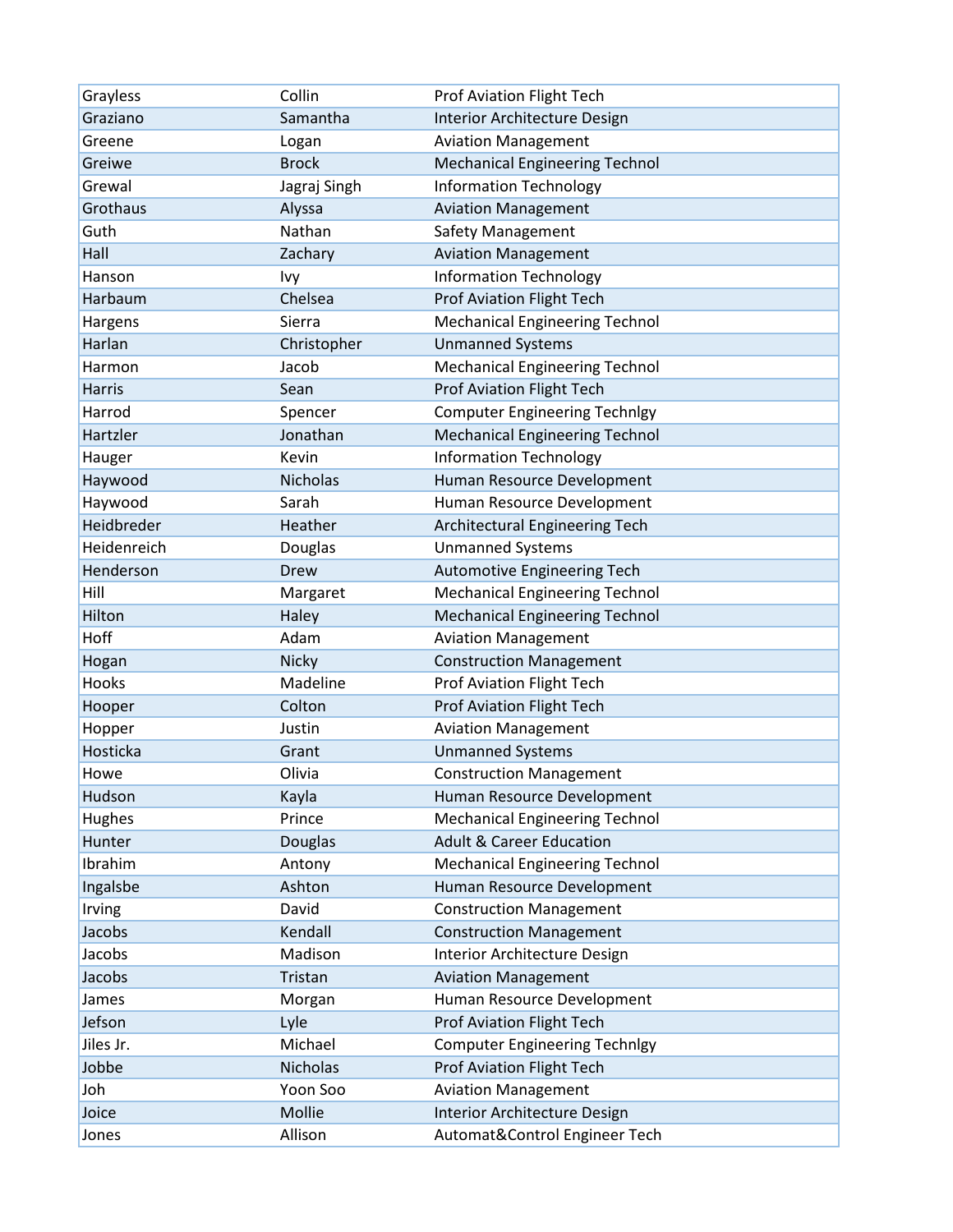| Jones             | Zachary          | <b>Aviation Management</b>            |
|-------------------|------------------|---------------------------------------|
| Jordan            | Adam             | <b>Construction Management</b>        |
| Jordan            | Haley            | Human Resource Development            |
| Jude              | Emily            | Human Resource Development            |
| Kato              | Leyland          | <b>Unmanned Systems</b>               |
| Kauffman          | Clayton          | <b>Mechanical Engineering Technol</b> |
| Kay               | Rebecca          | Interior Architecture Design          |
| Kelle             | Lesley           | Automotive Engineering Tech           |
| Kenyon            | Jack             | <b>Prof Aviation Flight Tech</b>      |
| Kerr              | Austin           | <b>Prof Aviation Flight Tech</b>      |
| Kerrick           | <b>Travis</b>    | <b>Construction Management</b>        |
| Ketcham           | Cassandra        | <b>Prof Aviation Flight Tech</b>      |
| Kibler            | Allen            | <b>Computer Engineering Technlgy</b>  |
| Kibler            | Kole             | <b>Automotive Engineering Tech</b>    |
| Kibler            | Wade             | <b>Electronics Engineering Tech</b>   |
| Kiefer-Czaszewicz | <b>Brianna</b>   | <b>Electronics Engineering Tech</b>   |
| <b>Kiesel</b>     | Alexis           | Human Resource Development            |
| Kim               | Jun Young        | <b>Prof Aviation Flight Tech</b>      |
| King              | Cory             | <b>Construction Management</b>        |
| Kinnaman          | Cameron          | <b>Mechanical Engineering Technol</b> |
| Kirchoff          | <b>Brittanie</b> | Human Resource Development            |
| Kist              | Julia            | Automat&Control Engineer Tech         |
| Kluender          | David            | <b>Safety Management</b>              |
| Kujawski          | Andrew           | <b>Aviation Management</b>            |
| <b>Kusiak</b>     | Elliot           | <b>Computer Engineering Technlgy</b>  |
| LaFayette         | Kendall          | Prof Aviation Flight Tech             |
| Lamberth          | Collin           | <b>Civil Engineering Technology</b>   |
| Lancaster         | <b>Bradley</b>   | <b>Prof Aviation Flight Tech</b>      |
| Lawless           | John             | <b>Prof Aviation Flight Tech</b>      |
| Lee               | Jin-A            | Textiles, Apparel & Merchandising     |
| Lichtenberger     | Gregory          | <b>Prof Aviation Flight Tech</b>      |
| Lopez             | Destiny          | Textiles, Apparel & Merchandising     |
| Macias Leon       | Jonnathan        | Human Resource Development            |
| Mackelburger      | Hailey           | Human Resource Development            |
| Maisonneuve       | Cory             | <b>Prof Aviation Flight Tech</b>      |
| Majors            | Samantha         | Interior Architecture Design          |
| Malone            | Rachel           | <b>Prof Aviation Flight Tech</b>      |
| Mannion           | Michael          | <b>Safety Management</b>              |
| Markowski         | Abby             | Textiles, Apparel & Merchandising     |
| Marquie           | Jack             | <b>Prof Aviation Flight Tech</b>      |
| Marshall          | Corbin           | <b>Information Technology</b>         |
| Marshall          | Sarah            | <b>Construction Management</b>        |
| Martin            | <b>Bailey</b>    | <b>Information Technology</b>         |
| Martin            | Justin           | <b>Aviation Management</b>            |
| Mascreen          | Rony             | <b>Computer Engineering Technlgy</b>  |
| Mason             | Colleen          | Interior Architecture Design          |
| Maus              | <b>Brennen</b>   | <b>Unmanned Systems</b>               |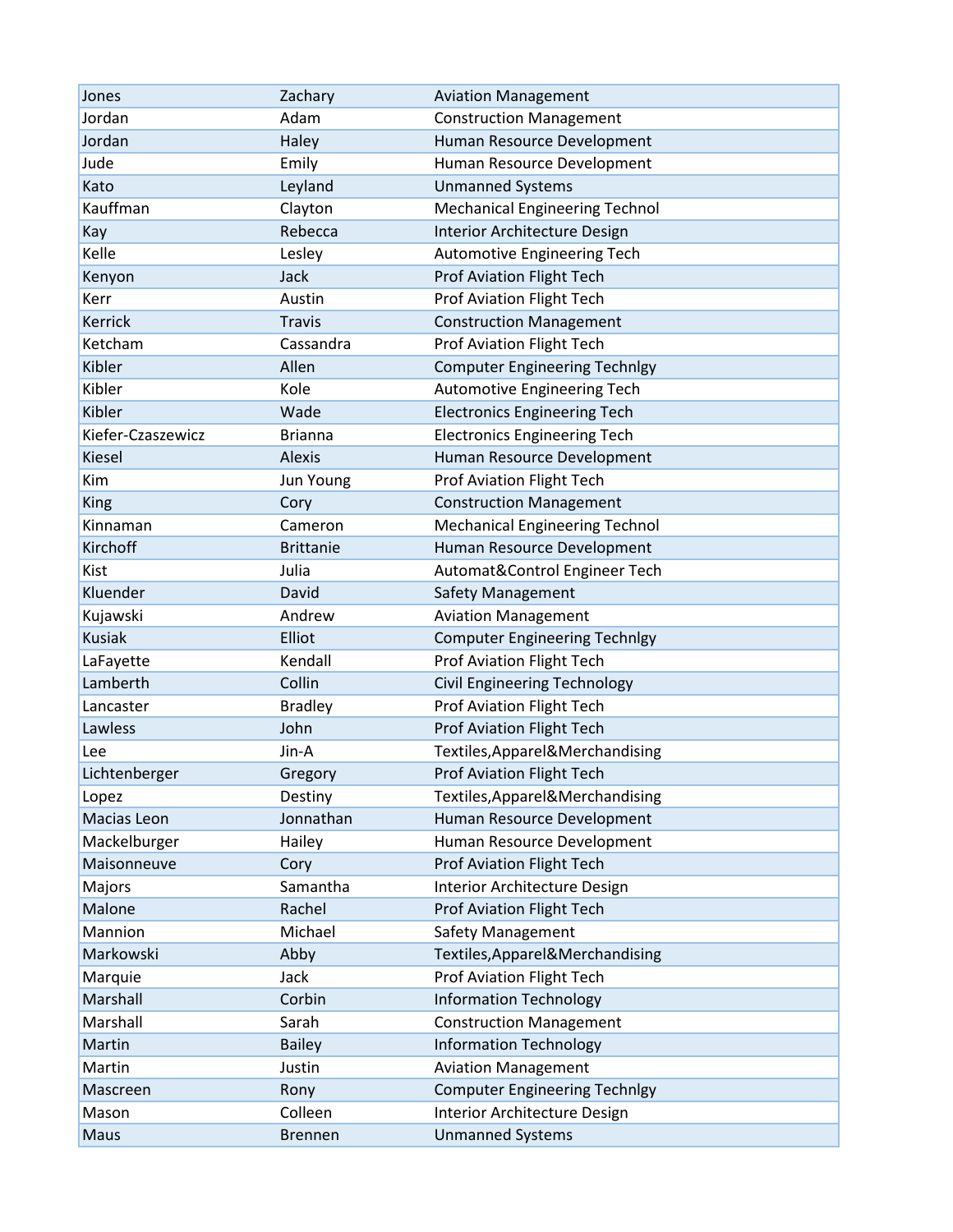| Mazza            | Steven        | <b>Construction Management</b>        |
|------------------|---------------|---------------------------------------|
| McClendon        | Matthew       | <b>Adult &amp; Career Education</b>   |
| McKee            | Michael       | <b>Construction Management</b>        |
| McKillip         | Christopher   | <b>Mechanical Engineering Technol</b> |
| <b>McMasters</b> | Douglas       | <b>Safety Management</b>              |
| McMullen         | Austin        | <b>Unmanned Systems</b>               |
| McMullen         | Sean          | <b>Aviation Management</b>            |
| McMurray         | Rawipat       | <b>Prof Aviation Flight Tech</b>      |
| McPherron        | Cassandra     | <b>Prof Aviation Flight Tech</b>      |
| McWhorter        | Wyatt         | <b>Aviation Management</b>            |
| Mehringer        | Kendra        | Interior Architecture Design          |
| Meuser           | Matthew       | <b>Technology Management</b>          |
| Meyer            | Aaron         | <b>Aviation Management</b>            |
| Miller           | Kacie         | Textiles, Apparel & Merchandising     |
| Mills            | Taylor        | Interior Architecture Design          |
| Molenaar         | Dylan         | <b>Safety Management</b>              |
| Mondy            | Stephen       | <b>Mechanical Engineering Technol</b> |
| Moody            | Garrett       | <b>Mechanical Engineering Technol</b> |
| Morgan           | Taylor        | <b>Safety Management</b>              |
| Morton           | Paisley       | Human Resource Development            |
| Muller           | Heidi         | <b>Mechanical Engineering Technol</b> |
| Mulligan         | Mary          | <b>Aviation Management</b>            |
| Murrmann         | Noah          | <b>Prof Aviation Flight Tech</b>      |
| <b>Nees</b>      | Justin        | <b>Mechanical Engineering Technol</b> |
| <b>Ness</b>      | Victoria      | Interior Architecture Design          |
| Neuenschwander   | Tyler         | <b>Unmanned Systems</b>               |
| Neumann          | Jaymz         | Architectural Engineering Tech        |
| <b>Nichols</b>   | Philip        | <b>Prof Aviation Flight Tech</b>      |
| Nichols          | Troy          | Automotive Engineering Tech           |
| Nolan            | Levi          | <b>Prof Aviation Flight Tech</b>      |
| Nussel           | Jacob         | Automat&Control Engineer Tech         |
| Oakley           | Veronica      | <b>Mechanical Engineering Technol</b> |
| Olson            | Kamrie        | Interior Architecture Design          |
| Orbin            | Jacob         | Prof Aviation Flight Tech             |
| Pallares         | Alex          | <b>Computer Engineering Technlgy</b>  |
| Patel            | Chirag        | <b>Prof Aviation Flight Tech</b>      |
| Paulsen          | Cody          | <b>Prof Aviation Flight Tech</b>      |
| Payne            | Adam          | <b>Prof Aviation Flight Tech</b>      |
| Pearson          | Kyler         | <b>Prof Aviation Flight Tech</b>      |
| Pecor            | Lucas         | <b>Construction Management</b>        |
| Peele            | Dan'Yae       | <b>Construction Management</b>        |
| Pell             | Hallie        | Textiles, Apparel & Merchandising     |
| Perez            | <b>Bianca</b> | Textiles, Apparel & Merchandising     |
| Perras           | James         | <b>Construction Management</b>        |
| Perry            | Logan         | <b>Information Technology</b>         |
| Peterson         | David         | <b>Construction Management</b>        |
| Petry            | Eric          | <b>Adult &amp; Career Education</b>   |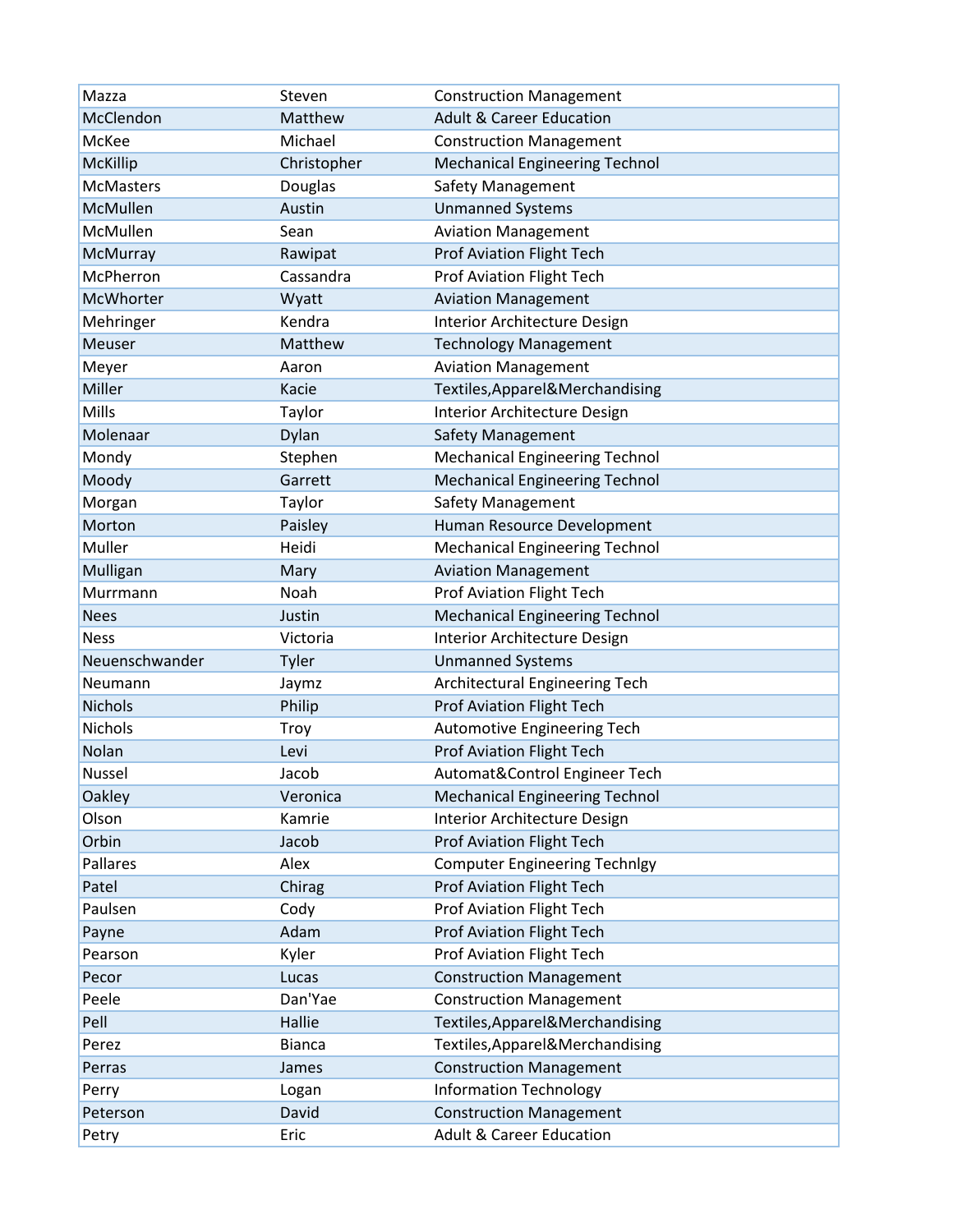| Phares       | Gage           | <b>Prof Aviation Flight Tech</b>      |
|--------------|----------------|---------------------------------------|
| Pilman       | <b>Brennen</b> | <b>Mechanical Engineering Technol</b> |
| Pittman      | lan            | <b>Prof Aviation Flight Tech</b>      |
| Pollard      | Logan          | <b>Construction Management</b>        |
| Portes       | Jonathan       | <b>Mechanical Engineering Technol</b> |
| Pounders     | Anthony        | <b>Mechanical Engineering Technol</b> |
| Prado        | Miguel         | <b>Aviation Management</b>            |
| Prosch       | Thomas         | <b>Construction Management</b>        |
| Qu           | Xiangying      | <b>Computer Engineering Technlgy</b>  |
| Radcliff     | Ethan          | <b>Aviation Management</b>            |
| Rathz        | Skylar         | Human Resource Development            |
| Raymann      | <b>Bailey</b>  | Interior Architecture Design          |
| Reed         | <b>Thomas</b>  | Automotive Engineering Tech           |
| Rice         | Dionte         | Human Resource Development            |
| Richey       | <b>Derek</b>   | Human Resource Development            |
| Ricketts     | David          | <b>Engineering Technology</b>         |
| Rider        | <b>Brian</b>   | Technology                            |
| Rincker      | Austin         | <b>Electronics Engineering Tech</b>   |
| Rippee       | Kevin          | <b>Construction Management</b>        |
| Ripperdan    | Jordan         | <b>Prof Aviation Flight Tech</b>      |
| Ripperger    | Samantha       | Textiles, Apparel & Merchandising     |
| Roberts      | Christopher    | <b>Aviation Management</b>            |
| Rogers       | Corey          | <b>Adult &amp; Career Education</b>   |
| Rogutich     | Adam           | <b>Prof Aviation Flight Tech</b>      |
| Romero       | Eric           | Architectural Engineering Tech        |
| Ruckoldt     | Christopher    | <b>Unmanned Systems</b>               |
| Ruggiero     | Aaron          | <b>Construction Management</b>        |
| Ruhe         | Isaac          | <b>Information Technology</b>         |
| Rupska       | <b>Brandon</b> | <b>Information Technology</b>         |
| Rupska       | Dane           | <b>Unmanned Systems</b>               |
| Sadra        | Randeep        | Human Resource Development            |
| Sams         | Kannon         | <b>Construction Management</b>        |
| Schaefer     | Christopher    | <b>Aviation Management</b>            |
| Schitter     | Cameron        | <b>Information Technology</b>         |
| Schoenfelder | Tyler          | <b>Information Technology</b>         |
| Schriver     | John           | <b>Unmanned Systems</b>               |
| Schroering   | Alexander      | <b>Prof Aviation Flight Tech</b>      |
| Schuetter    | Ben            | <b>Prof Aviation Flight Tech</b>      |
| Schwent      | Kaitlin        | Interior Architecture Design          |
| Scofield     | Michael        | <b>Unmanned Systems</b>               |
| Scott        | Justin         | <b>Aviation Management</b>            |
| Scott        | Nicholas       | <b>Unmanned Systems</b>               |
| Shamea       | Mohammed       | Automat&Control Engineer Tech         |
| Shealy       | Johnathan      | <b>Mechanical Engineering Technol</b> |
| Sherwood     | Allison        | Packaging Engineering Tech            |
| Shingleton   | Jessica        | Human Resource Development            |
| <b>Sims</b>  | Cody           | <b>Adult &amp; Career Education</b>   |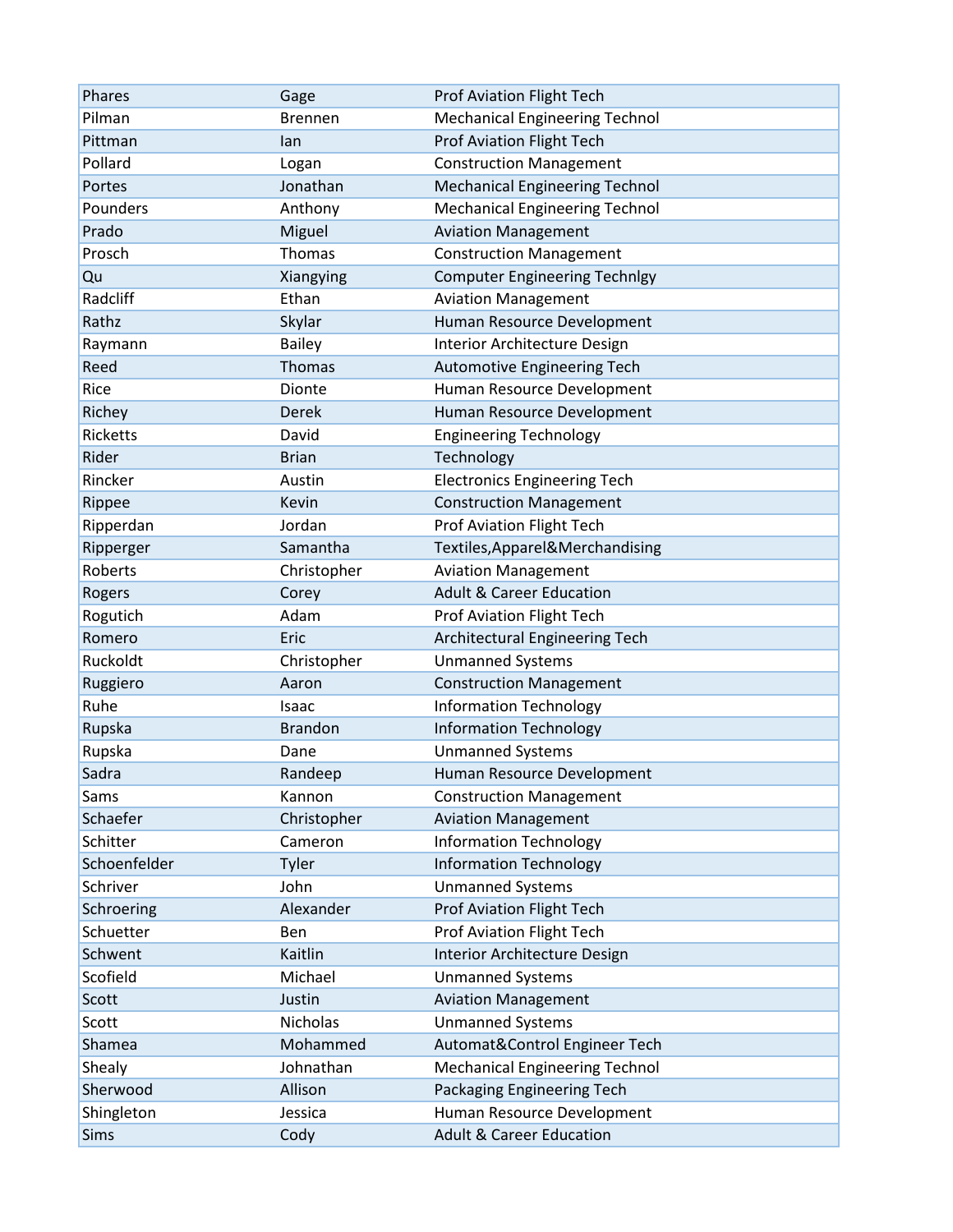| Sisson           | Samuel          | Packaging Engineering Tech            |
|------------------|-----------------|---------------------------------------|
| Smith            | <b>Brian</b>    | <b>Computer Engineering Technlgy</b>  |
| Smith            | Haley           | Interior Architecture Design          |
| Smithson         | <b>Blake</b>    | <b>Unmanned Systems</b>               |
| Smock            | Jedidiah        | <b>Mechanical Engineering Technol</b> |
| Song             | Junsuh          | <b>Aviation Management</b>            |
| Song             | Zhongze         | <b>Computer Engineering Technlgy</b>  |
| Spahn            | Matthew         | <b>Computer Engineering Technlgy</b>  |
| Spangler         | Austin          | <b>Unmanned Systems</b>               |
| Spiller          | Nia             | <b>Prof Aviation Flight Tech</b>      |
| Stephens         | Garreth         | <b>Unmanned Systems</b>               |
| <b>Stewart</b>   | Randall         | <b>Aviation Management</b>            |
| <b>Stine</b>     | Richard         | <b>Electronics Engineering Tech</b>   |
| Stinson          | Amber           | Interior Architecture Design          |
| Stordy           | Thomas          | <b>Aviation Management</b>            |
| Stott            | Reece           | <b>Safety Management</b>              |
| Stucker          | <b>Nicholas</b> | <b>Construction Management</b>        |
| Stumpf           | Sara            | <b>Prof Aviation Flight Tech</b>      |
| <b>Suess</b>     | David           | Human Resource Development            |
| Swaim            | Madeline        | <b>Aviation Management</b>            |
| Sweatt           | Kamarese        | <b>Adult &amp; Career Education</b>   |
| Sweet            | Austin          | <b>Aviation Management</b>            |
| Syed             | Lisa            | Human Resource Development            |
| <b>Tague</b>     | Hayley          | <b>Mechanical Engineering Technol</b> |
| <b>Tapia</b>     | Zaul            | Prof Aviation Flight Tech             |
| Taylor           | Cori            | Interior Architecture Design          |
| Thomas           | Liam            | <b>Aviation Management</b>            |
| Thurman          | Isaiah          | <b>Aviation Management</b>            |
| <b>Tisdale</b>   | Michael         | Technology&Engineering Educ           |
| Udhayanesan      | Jebri           | <b>Information Technology</b>         |
| <b>Utterback</b> | Lucille         | Human Resource Development            |
| Van Liew         | Jessica         | Interior Architecture Design          |
| Vander Zee       | Kayla           | Interior Architecture Design          |
| VanGilder        | Joshua          | Architectural Engineering Tech        |
| Vanhorn          | <b>Brice</b>    | <b>Information Technology</b>         |
| VanOver          | Jonathan        | <b>Prof Aviation Flight Tech</b>      |
| Vega             | Wyatt           | <b>Mechanical Engineering Technol</b> |
| Vertelney        | Benjamin        | <b>Prof Aviation Flight Tech</b>      |
| <b>Vicars</b>    | Jacob           | <b>Aviation Management</b>            |
| Vo               | Hoangthevinh    | <b>Prof Aviation Flight Tech</b>      |
| Vogel            | Allison         | Human Resource Development            |
| Vonderheide      | Evan            | <b>Prof Aviation Flight Tech</b>      |
| Vondohlen        | Cierra          | <b>Construction Management</b>        |
| Walls            | Luke            | <b>Mechanical Engineering Technol</b> |
| Walther          | Camden          | <b>Prof Aviation Flight Tech</b>      |
| Walton           | Kennedy         | <b>Aviation Management</b>            |
| Walton           | Phillip         | <b>Unmanned Systems</b>               |